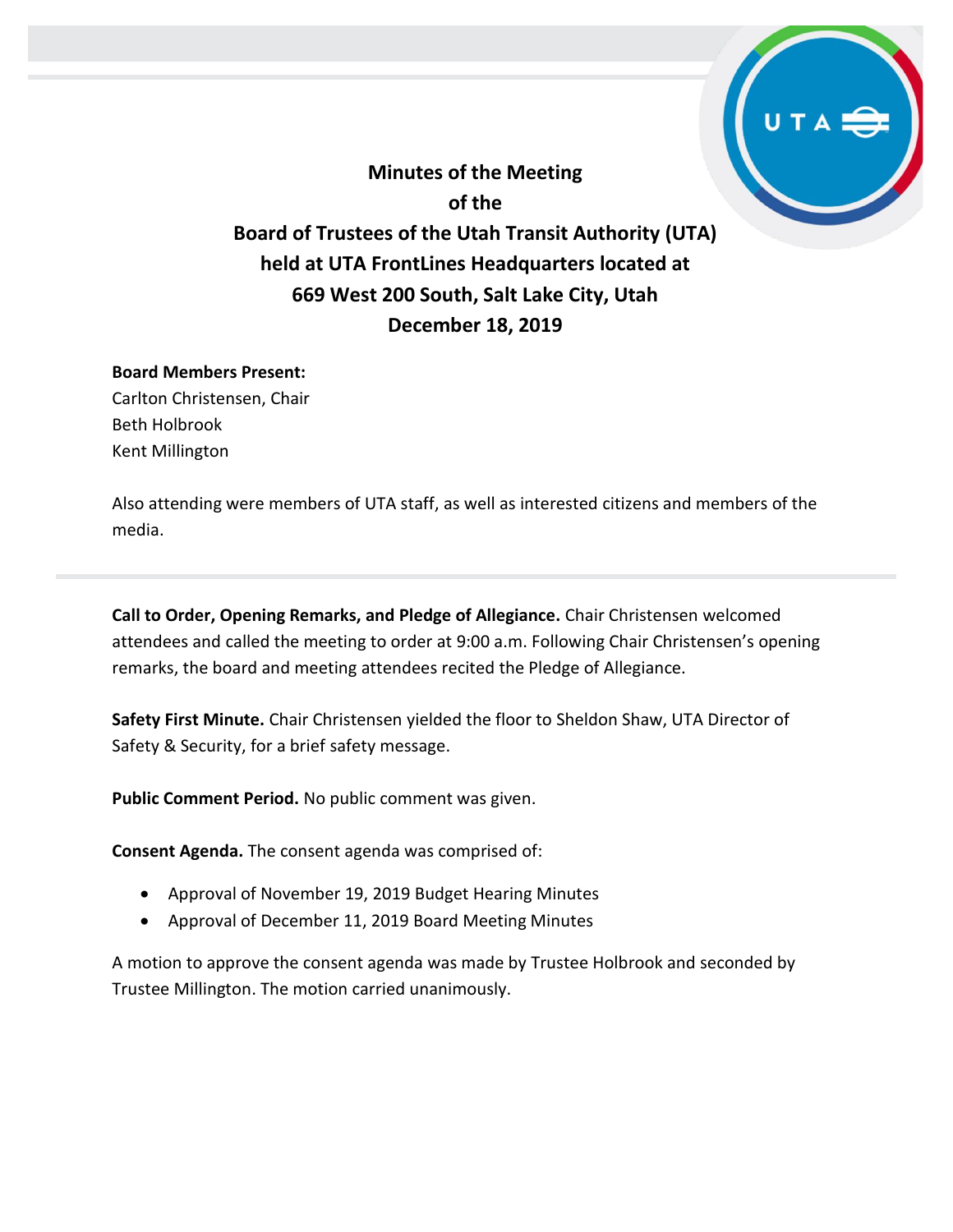### **Agency Report.**

**South Salt Lake County Microtransit Pilot.** Carolyn Gonot, UTA Executive Director, was joined by Nichol Bourdeaux, UTA Chief Communications & Marketing Officer, and Jaron Robertson, UTA Acting Director of Innovative Mobility Solutions. Ms. Gonot provided a preliminary update on the south Salt Lake County microtransit pilot. She said the service has been operating for over 20 days and close to 3,700 people have downloaded the Via app, which connects the riding public to the service. Average daily ridership is 216 people per day.

Discussion ensued. Questions on unanticipated challenges with the pilot, the pilot's effects on flex routes, type of data being tracked, and communication strategies about microtransit to all cities in UTA's service area were posed by the board and answered by staff.

**FrontRunner Maintenance.** Ms. Gonot was joined by Eddy Cumins, UTA Chief Operating Officer, and Dave Hancock, UTA Director of Asset Management. Mr. Cumins reported that a break in a connection on the FrontRunner line between American Fork and Lehi was identified by UTA maintenance of way at 4:30 a.m. this morning. The issue caused significant service delays. A bus bridge was established to address the disruption. The maintenance of way group replaced the defective part and service resumed, though additional work will be performed throughout the day.

Discussion ensued. A question on the consequences of not making the repair was posed by the board and answered by staff.

**New Government Relations Director.** Chair Christensen asked Shule Bishop, newly hired UTA Government Relations Director, to introduce himself.

**Financial Report – November 2019.** Bob Biles, UTA Chief Financial Officer, reviewed the November 2019 financial report, including the financial dashboard, sales tax collection, expense variance by mode, and expense variance by type. Discussion ensued. A question on how internet sales taxes are tracked was posed by the board and answered by Mr. Biles.

**R2019-12-02 Resolution Approving and Authorizing the Execution of the Authority's Amended Transit Agency Safety Plan (TASP).** Mr. Shaw was joined by Jim Golden with the Utah Department of Transportation (UDOT). Mr. Shaw explained the TASP update process. Discussion ensued. Questions on mechanisms for employees to report safety concerns, activity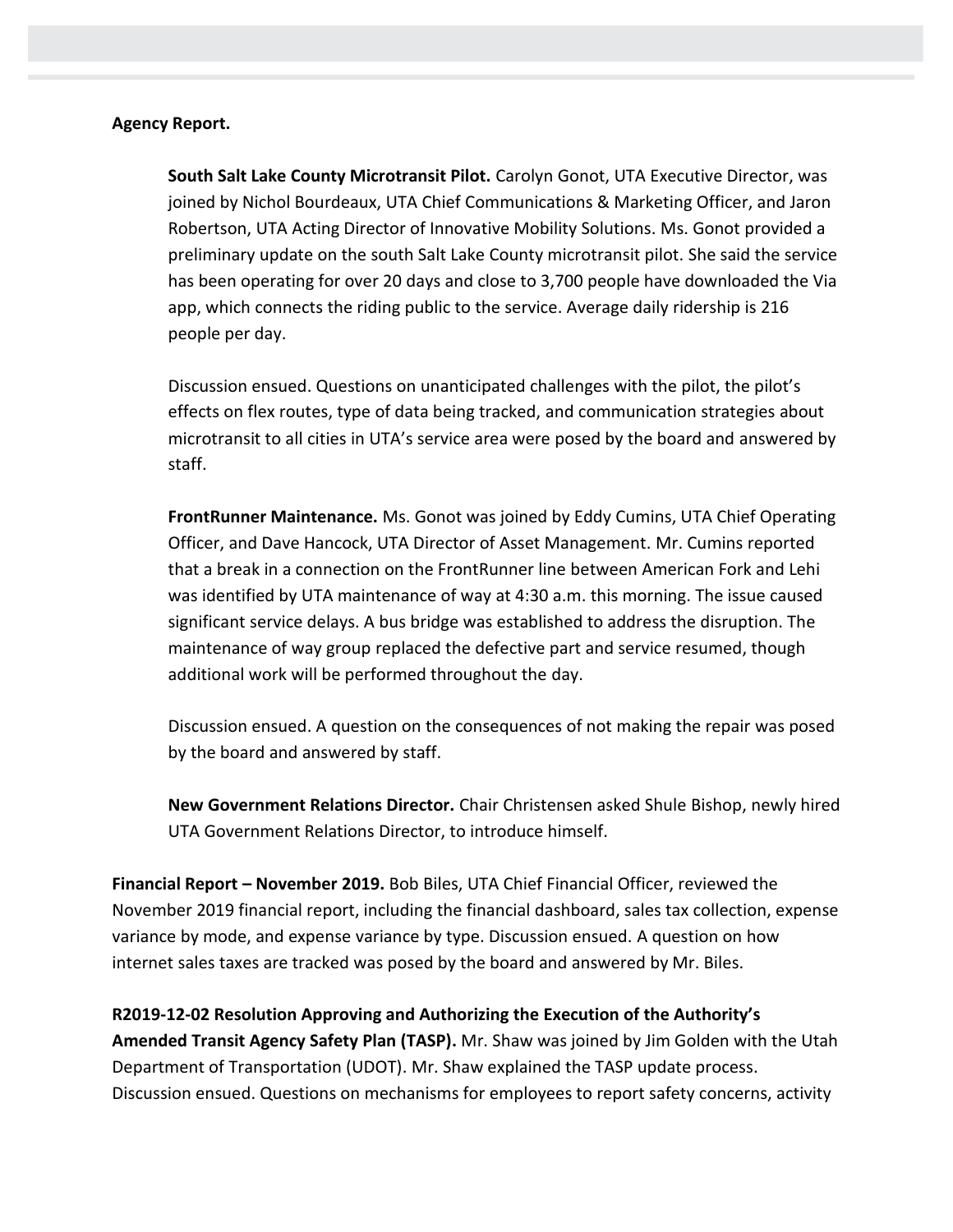level of groups and committees referenced in the plan, and communication of safety information to employees were posed by the board and answered by staff.

A motion to approve R2019-12-02 was made by Trustee Millington and seconded by Trustee Holbrook. The motion carried unanimously, with aye votes from Trustee Millington, Trustee Holbrook, and Chair Christensen.

**R2019-12-03 Resolution Approving an Interlocal Agreement with Sandy City for Provision of Additional Funds to Supplement the Existing TIGER Stakeholder Agreement.** Mary DeLoretto, UTA Acting Chief Service Development Officer, explained the resolution, which authorizes Sandy City to contribute a \$1 million increase to the TIGER First/Mile/Last Mile Grant Project budget for completion of a multi-use path. The additional funding for the project was provided by Salt Lake County to Sandy City as part of an interlocal cooperative agreement signed earlier this year between the county and the city.

A motion to approve R2019-12-03 was made by Trustee Holbrook and seconded by Trustee Millington. The motion carried unanimously, with aye votes from Trustee Holbrook, Trustee Millington, and Chair Christensen.

**R2019-12-04 Resolution Approving a Sixth Amendment of the Authority's 2019 Budget.** Mr. Biles summarized the amendment, which reallocates capital funds from ten projects to funds for eleven projects, as detailed in the meeting packet. Mr. Biles noted the reallocations resulted in a net zero change to the budget.

A motion to approve R2019-12-04 was made by Trustee Millington and seconded by Trustee Holbrook. The motion carried unanimously, with aye votes from Trustee Millington, Trustee Holbrook, and Chair Christensen.

**R2019-12-05 Resolution Ratifying the Adoption of the Authority's 2020 Final Budget.** Mr. Biles summarized the 2020 budget process. Discussion ensued. A question on how approval of the additional \$1 million in TIGER grant funding affects contingency funds in the 2020 budget was posed by the board and answered by Mr. Biles.

A motion to approve R2019-12-05 was made by Trustee Holbrook and seconded by Trustee Millington. The motion carried unanimously, with aye votes from Trustee Holbrook, Trustee Millington, and Chair Christensen.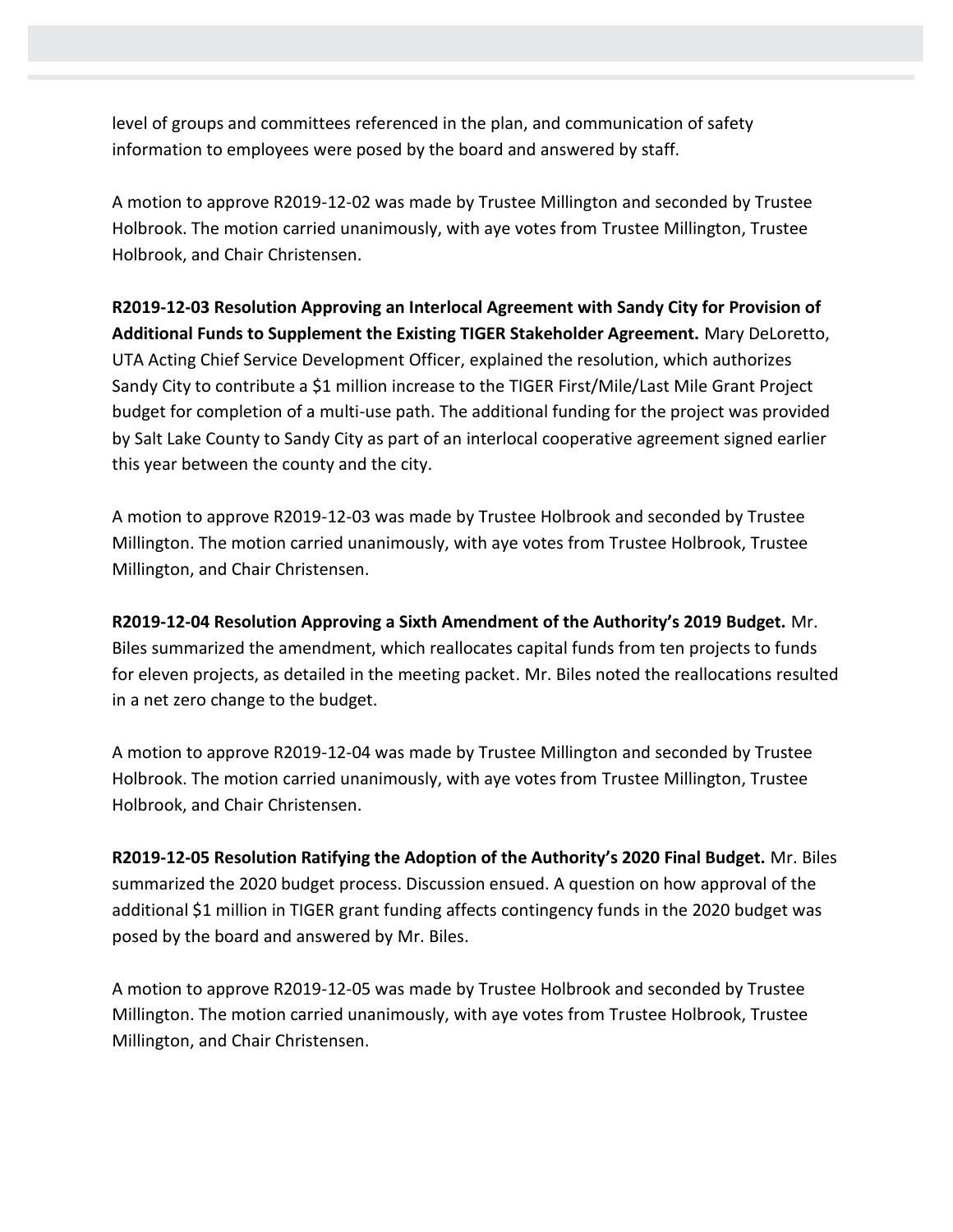#### **Contracts, Disbursements, and Grants.**

# **Change Order: Independent Monitoring Services Phase 2 Contract Modification**

**(Coblentz Patch Duffy & Bass LLP).** David Wilkins, Assistant Attorney General, explained the change order, which amends the contract for monitoring services called for in a nonprosecution agreement between UTA and the United States Attorney's Office for the District of Utah. The change order is for a not-to-exceed amount of \$214,600 and covers Phase II work in the monitorship. Discussion ensued. A question on the status of management responses to items raised by the monitor in Phase I work was posed by the board and answered by staff.

A motion to approve the change order was made by Trustee Millington and seconded by Trustee Holbrook. The motion carried unanimously.

**Change Order: ADA Paratransit Services Contract Extension (Tooele County Health and Aging Services).** Mr. Cumins was joined by Cherryl Beveridge, UTA Special Services General Manager. Mr. Cumins described the change order, which extends the contract between UTA and Tooele County Health and Aging Services for paratransit services for one year. Discussion ensued. A question on ridership on special service routes was posed by the board and answered by staff.

Trustee Millington requested more comprehensive information on ridership numbers for special services in Tooele County.

A motion to approve the change order was made by Trustee Millington and seconded by Trustee Holbrook. The motion carried unanimously.

**Change Order: On-Call Maintenance Contract Extension (Stacy and Witbeck).** Mr. Cumins was joined by Mr. Hancock. Mr. Cumins requested the board approve a oneyear extension for the on-call maintenance contract with Stacy and Witbeck to assist with 2020 state of good repair projects. Discussion ensued. Questions on the level of competition in the original bidding process were posed by the board and answered by staff.

A motion to approve the change order was made by Trustee Holbrook and seconded by Trustee Millington. The motion carried unanimously.

**Contract: Track Driver Extra (TDX) System Maintenance (Modern Communication Systems).** Mr. Cumins was joined by Dan Hofer, UTA Manager of State of Good Repair, and Troy Nelson, UTA Rail Service Project Administrator. Mr. Cumins explained the contract, which provides support for the TDX system that controls the movement of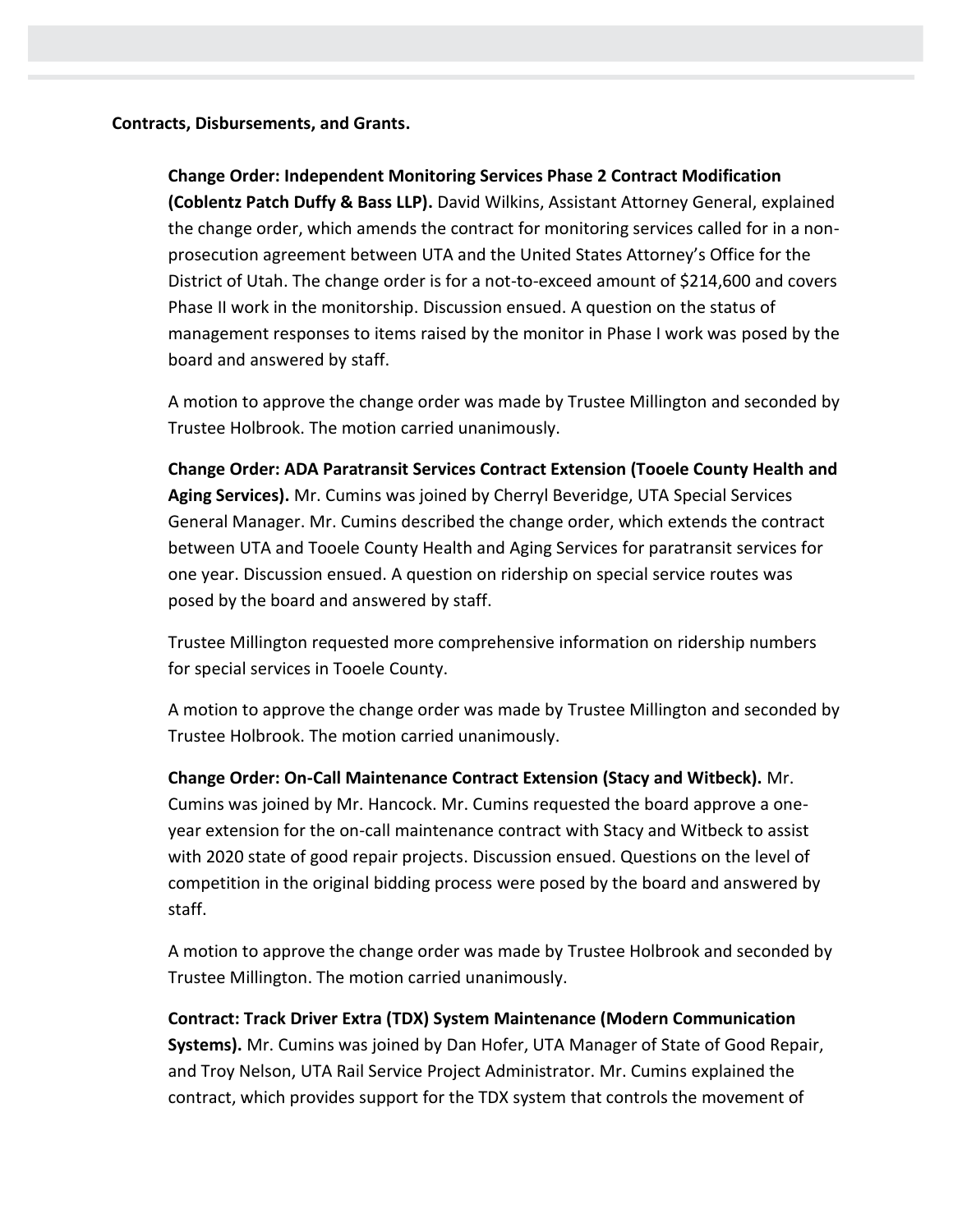trains on UTA's rail alignments. Discussion ensued. Questions on the consequences of not having a TDX system and the type of procurement for the contract were posed by the board and answered by staff.

A motion to approve the contract was made by Trustee Millington and seconded by Trustee Holbrook. The motion carried unanimously.

**Contract: Provo Intermodal Center Construction of Canopies and Customer Service and Police Buildings (Paulsen Construction).** Ms. DeLoretto was joined by Janelle Robertson, UTA Project Manager II. Ms. DeLoretto summarized the contract, which adds bus platform canopies, a customer service building, and a police building at the Provo Intermodal Center. Discussion ensued. Questions on the location of the canopies and selection of the contractor were posed by the board and answered by staff.

A motion to approve the contract was made by Trustee Millington and seconded by Trustee Holbrook. The motion carried unanimously.

**Contract: Ogden-Weber State University Bus Rapid Transit Construction Manager/General Contractor Pre-Construction Services (Stacy and Witbeck).** Ms. DeLoretto was joined by Ms. Robertson. Ms. DeLoretto indicated the contract is for design feedback, construction pricing, and schedule consultation on the Ogden-Weber State University bus rapid transit project. Discussion ensued. A question on the procurement process for the contract was posed by the board and answered by staff.

A motion to approve the contract was made by Trustee Holbrook and seconded by Trustee Millington. The motion carried unanimously.

**Grant Opportunity: Provo to Payson High-Capacity Transit Analysis.** Ms. DeLoretto described the grant opportunity, which seeks funding from Mountainland Association of Governments programmed funds for an alternatives analysis of a high-capacity transit solution connecting the communities of Provo, Springville, Spanish Fork, and Payson.

**Grant Opportunity: Transit Transportation Investment Fund (TTIF) UTA Project Proposals.** Ms. DeLoretto stated the agency intends to submit a proposal for \$4 million in funding for electric vehicles for the Ogden-Weber State University bus rapid transit project from the Transit Transportation Investment Fund (TTIF).

Chair Christensen called for a break at 10:15 a.m.

The meeting resumed at 10:26 a.m.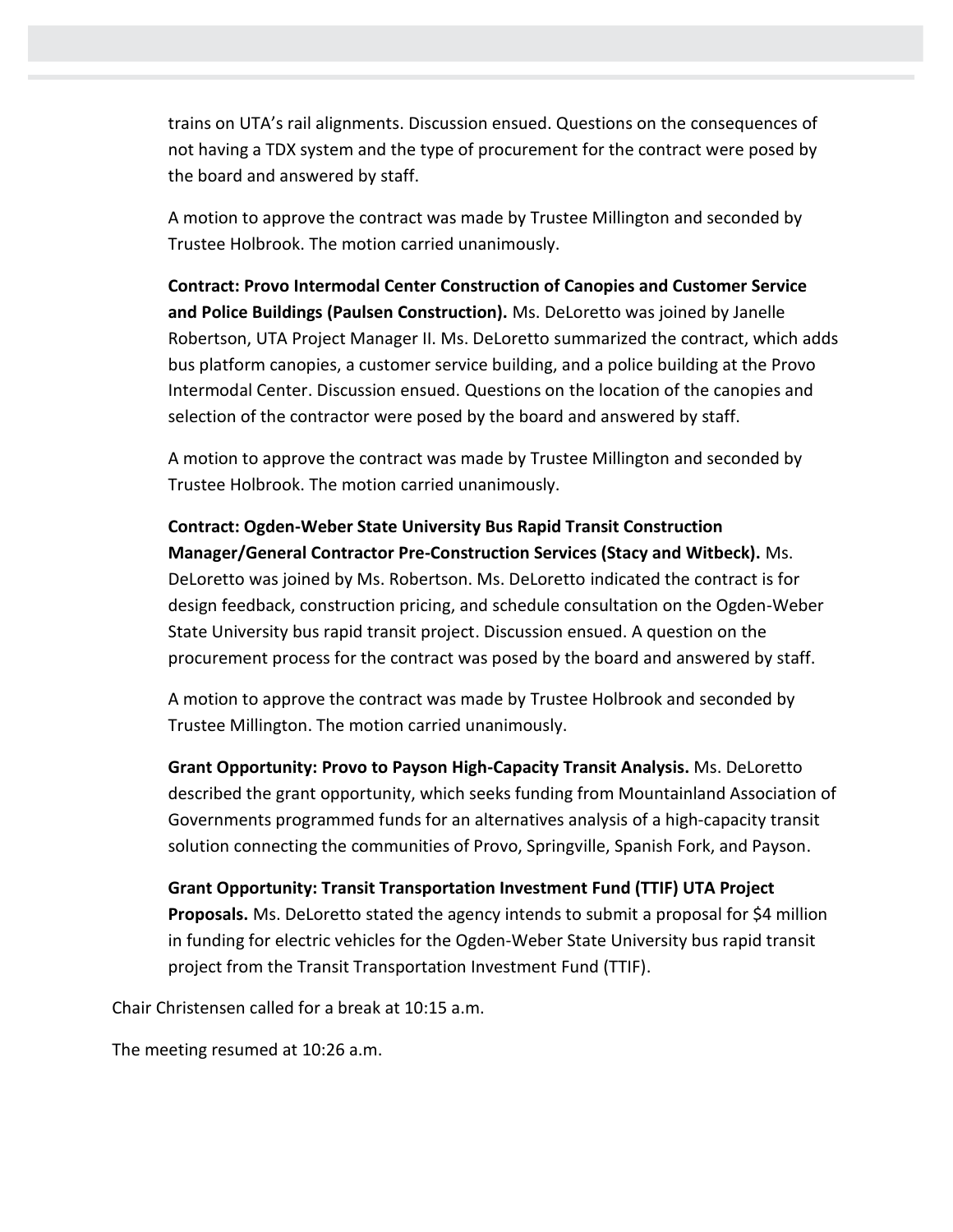### **Service and Fare Approvals.**

**Fare Contract: Intermountain Health Care ECO Trip Rewards Contract.** Monica Morton, UTA Fares Director, explained the contract, which allows Intermountain Health Care (IHC) to provide a transit pass option at a discount to its employees. Discussion ensued. Questions on how passes are distributed to employees, ridership growth for IHC employees, and percentage of IHC employees using a transit pass were posed by the board and answered by staff.

A motion to approve the fare contract was made by Trustee Millington and seconded by Trustee Holbrook. The motion carried unanimously.

**Complimentary Service: North Ogden Holiday Festival.** Ms. Morton described the complimentary service, which provides evening shuttle service over four days for the North Ogden Holiday Festival.

A motion to approve the complimentary service was made by Trustee Holbrook and seconded by Trustee Millington. The motion carried unanimously.

### **Discussion Items.**

**Rocky Mountain Power Partnership.** Ms. DeLoretto introduced Hal Johnson, UTA Manager of Project Development & Systems Planning, who was joined by James Campbell and Cherie Holt with Rocky Mountain Power (RMP). Mr. Johnson and Mr. Campbell delivered a presentation on the benefits of advancing a partnership between UTA and Rocky Mountain Power. Discussion ensued. Questions on the impact of electric vehicles and facilities upgrades on the power grid, best practices for power usage, and RMP's movement to renewable energy sources were posed by the board and answered by staff.

# **Other Business.**

**Next Meeting.** The next meeting of the board will be on Wednesday, January 15, 2020 at 9:00 a.m.

**Closed Session.** Chair Christensen indicated there was a need for a closed session to discuss pending or reasonably imminent litigation and collective bargaining. A motion for a closed session was made by Trustee Holbrook and seconded by Trustee Millington. The motion carried unanimously and the board entered closed session at 11:01 a.m.

**Open Session.** A motion to return to open session was made by Trustee Millington and seconded by Trustee Holbrook. The motion carried unanimously and the board returned to open session at 11:23 a.m.